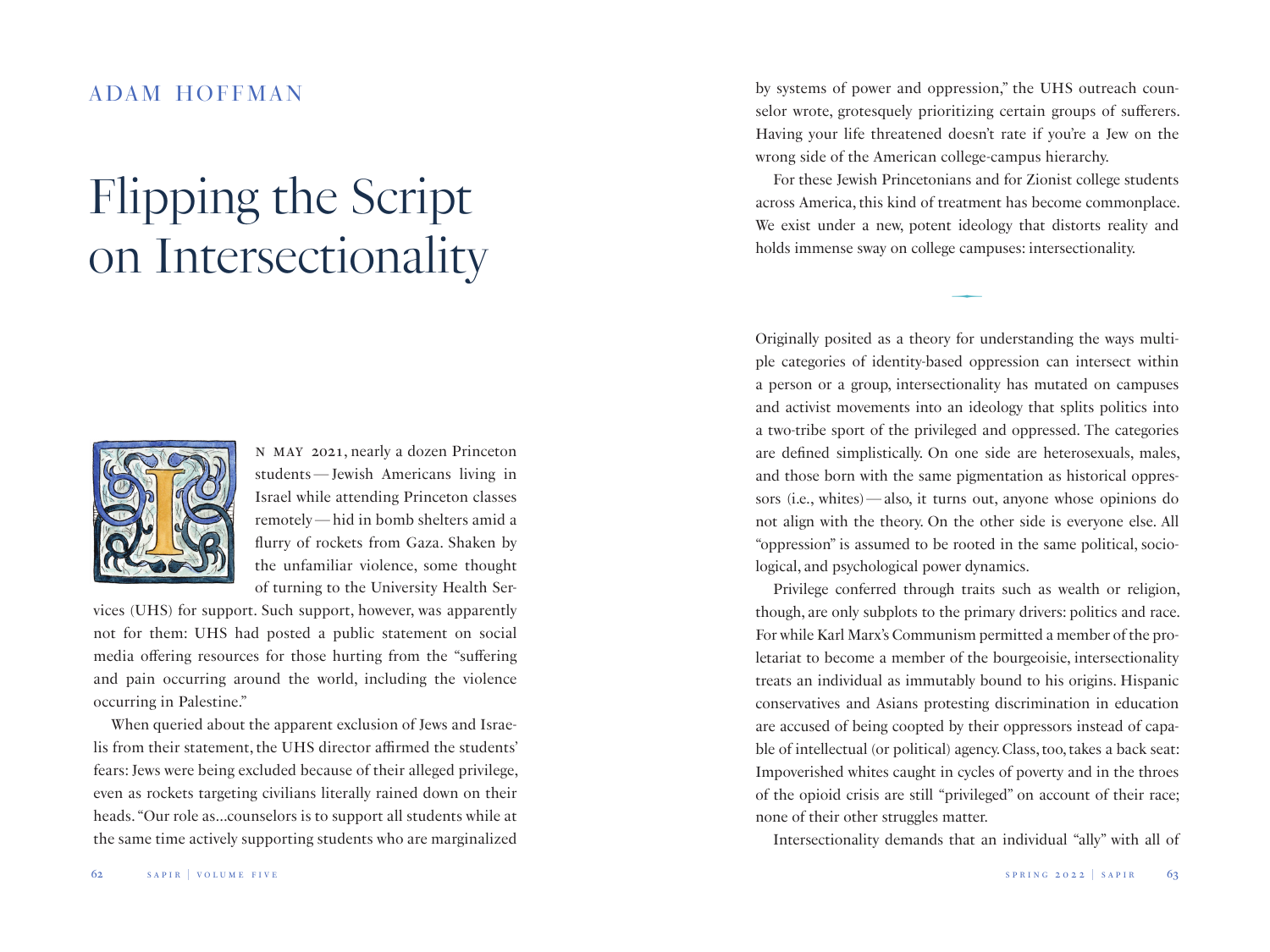the other ostensibly oppressed groups. "Communities of color" must stand up against privileged white people, in concert with one another, to prevent white oppressors from maintaining supremacy over fractured minority groups.

If this all sounds fantastical or like a strawman, I suggest spending a day on an American college campus speaking to university administrators or sociology majors. Intersectionality was concocted in the ivory towers of elite universities, and it has successfully spread to every aspect of the college experience.

Where do Jews fit in? If, once, Jews were capitalists to the Communists, now Jews are white and privileged to the intersectionalists. A rudimentary knowledge of history would reveal the absurdity of this notion. But it is precisely the misalignment of the Jews' historical and current conditions that disrupts the intersectional binary.

Ever since Jews were exiled from the Land of Israel, they have lived as oppressed minorities. The identification of Jews as "privileged" in the current schematic rests on an ignorant extrapolation of a few anomalous elements of the contemporary Jewish condition. Israel, the young nation-state of the Jewish people, has managed to succeed despite all efforts to destroy it and now boasts a flourishing economy and mighty military. And although American Jews are still disproportionately victims of hate crimes, and while antisemitism has left an indelible impact on American Jewry, Jews disproportionately constitute the highest rungs of American business, academia, politics, and media. Most significantly, because so many American Jews are descendants of a persecuted *European* minority, American Jews are now deemed to be "white-passing," which trumps any other factor.

Intersectionality leaves no room for the complexity of the Jewish condition; Jews are, simply, privileged. As intersectionality functions on American college campuses, such a designation yields anything but a genuinely privileged place in the campus hierarchy. Like white Americans, political conservatives, religious

If Zionists hope to stay relevant and build allies in this brave new world, we must accept that the battle is not being fought on our own turf.

people, and heterosexual males, proud Jews are regarded as fundamentally sinful. Their perspective is unwelcome on controversial issues where reasonable minds might disagree, unless they are actively apologizing for their immutable characteristics or supporting progressive policies. They are expected to publicly declare their "anti-racism" according to its contemporary political definition, or else be complicit in oppression. In the Jewish case, "privilege" licenses polite society to excuse blatant antisemitism and excludes Jews from student groups, especially under the guise of anti-Zionism.

Yesterday, Jews were mocked for being oppressed; today, Jews are denigrated for being successful. We have lost the political lottery once again.

 $\overline{\phantom{0}}$ 

Jews on campus tend to fall into three camps relative to intersectionality: those who accept the framework and try to win favor through self-degradation; those who accept it but try to place themselves into the "oppressed" category; and those who reject the ideology absolutely. Each of these strategies is morally problematic and doomed to fail.

Jews who seek to work within the intersectional framework cede crucial moral ground and, frankly, fight for something not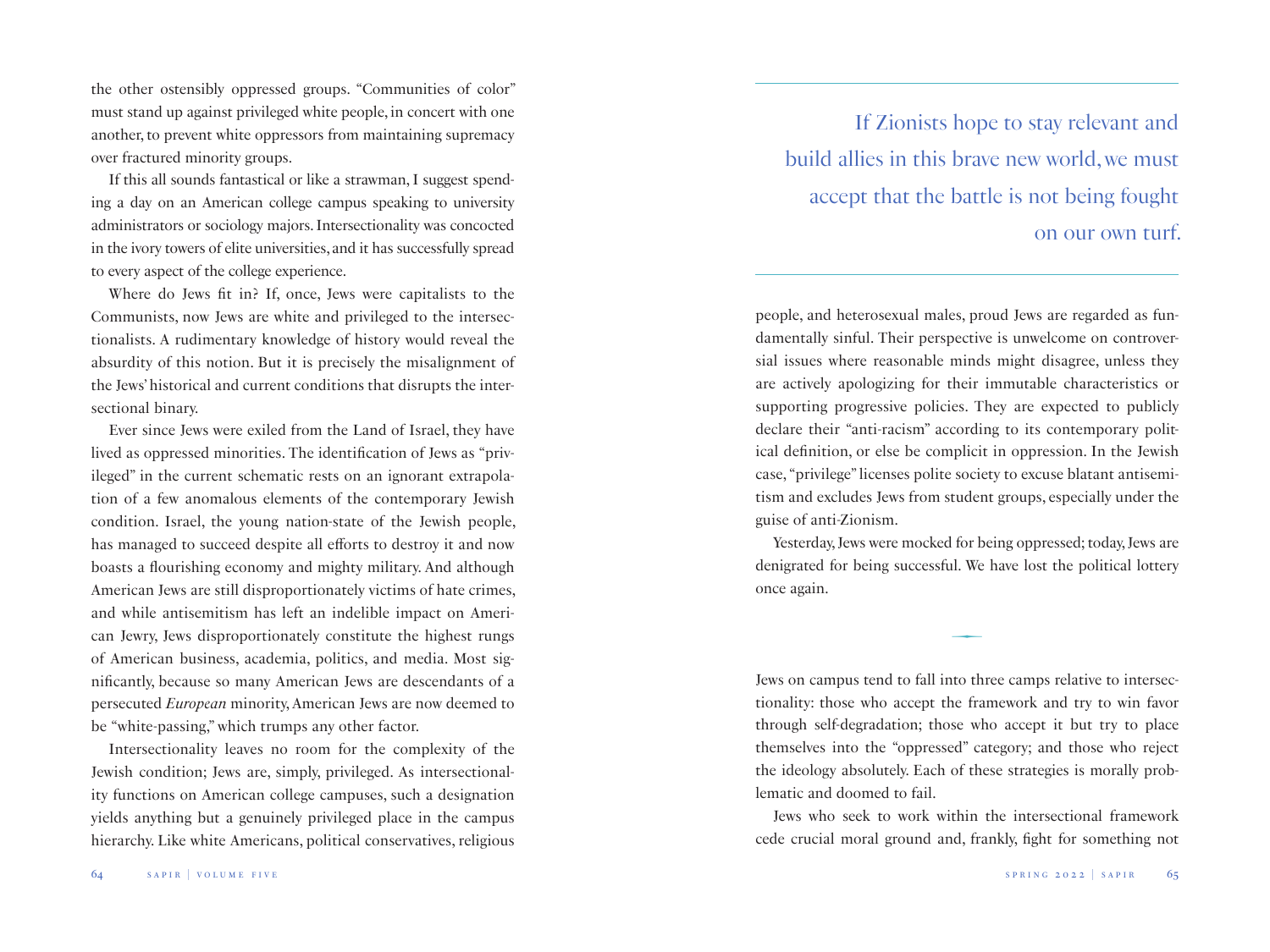Intersectionality is dominant on American college campuses, but that does not mean that it needs to dominate us.

worth fighting for. The *apologetic position* insists that if Jews confess their sins, then they can win forgiveness. This group harps on Jewish (really, Israeli) faults as a way of demonstrating their enlightened sensibilities. Dara Horn calls them the "cool Jews." They host "Breaking the Silence" events and hold innumerable lectures exclusively focused on false notions of Israeli "settler colonialism," "genocide," and "apartheid." Sometimes, their points veer into outright anti-Zionism, and their selective presentation of Israel too often crafts a narrative for anti-Israel activism. They dump Jewish pride for Jewish self-criticism.

The other group that works within the system takes a *victim position*. They accept the intersectional binary but revolt against their placement in it. Per the historian Salo Baron, they support a lachrymose conception of Jewish life, and just as Baron argued, their focus on the low points of Jewish history weakens the Jewish people and its understanding of itself. They spotlight the existential threats posed to Israel and to Jews worldwide, paying no more attention to the country's strengths and miracles than does the first group. Jewish pride is here replaced with Jewish victimization.

The Jews who hold themselves up as proof of intersectionality's incoherence take a different approach—the *critical position*. This group, too, labors under a misunderstanding. Intersectionality is an outgrowth of 20th-century critical theory, and it functions on campus as an ideology that philosopher Karl Popper would label "unfalsifiable." No matter how strong a case is made that the complexity of the Jewish condition refutes the validity of the black-and-white framework, proponents of intersectional ideology will not be convinced. Moreover, too often, this critical position concedes the basic tenets of intersectionality but asks for a Jewish "exception" to it, jilting other "privileged" groups. "We might look like those white people, but we're not like them" is an ugly argument that will fail to convince fellow Jews, let alone anti-Zionist activists.

In addition to their inherent problems, each of these strategies is also futile on the college campus. They all try to exist outside the formalized intersectional framework, either attempting to reorder the social hierarchies or to reject the system outright. But intersectionality has already triumphed on campus. The system cannot be dismantled. If Zionists hope to stay relevant and build allies in this brave new world, we must accept that the battle is not being fought on our own turf.

 $\overline{\phantom{0}}$ 

I propose a new strategy for confronting intersectionality: tactically embracing it. Whether justly assigned or not, we Jews must accept our place in their model, or our arguments will be completely written off. We must make arguments on the prevailing ideology's terms, stop chasing after the groups that vilify us, find new friends and allies among those we are lumped in with, and double down on our uniqueness. "We are what we are, we are good for ourselves, we will not change, nor do we want to," wrote Ze'ev Jabotinsky.

While not ignoring the real oppression that Jews have experienced and, in some cases, continue to face, we should not shy from celebrating our accomplishments. Israel is a magnanimous, successful state (in spite of its internal and external challenges), offering its services and resources to struggling peoples around the globe. Jewish Americans are blessed to have thrived (in spite